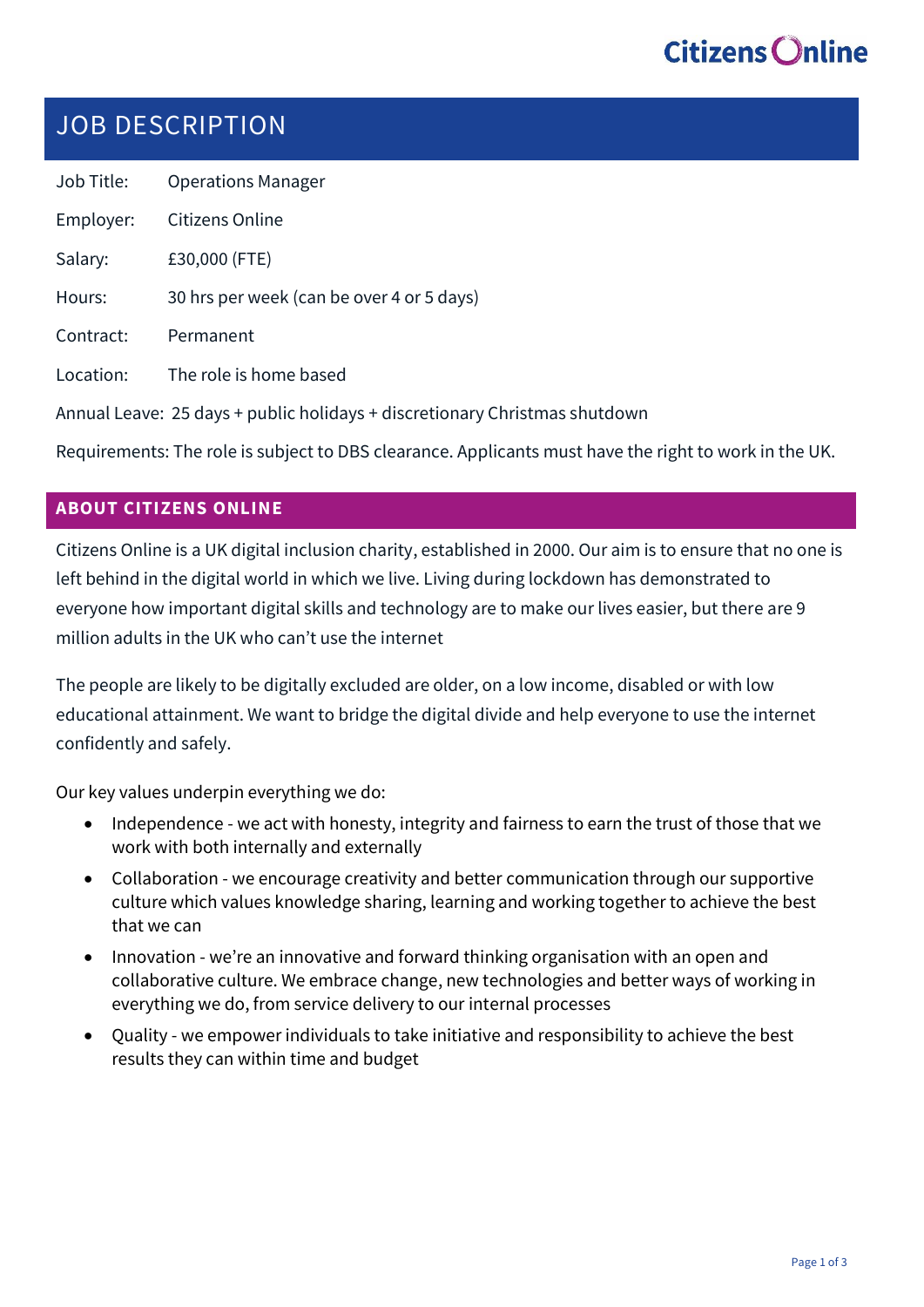### **JOB PURPOSE**

To provide operational management and support in the areas of IT, HR, finance and administration to the small Citizens Online team. Oversee the daily workings of the organisation operations. Plan, manage, implement and deliver activities and projects to ensure the effective, safe and legal operation and governance of the organisation, to a high quality standard. We are a small team and although the day to day role is varied no individual activity is too large, and some are once a year only requirements.

### **RESPONSIBILITIES**

### **IT & Phones**

- Manage day to day activities with outsourced IT support provider, including contract administration, ensuring safety, security and compliance of equipment and software
- Manage mobile phone and data contracts, ensuring efficient use of resources
- Manage office equipment and maintain logs and records of IT equipment and contracts
- In collaboration with Digital Champion Coordinators, maintain logs and records of IT equipment used, loaned and donated out as part of projects
- Manage IT policies and accreditations e.g. Cyber Essentials
- Manage company operating platforms e.g. SharePoint, Trello, Breathe HR, ExpenseIn, CRM, website hosting contracts

### **Human Resources & Equalities & Wellbeing**

- Provide basic HR and payroll guidance and support to employees
- Responsible for administration of payroll and staff benefits e.g. pension, holidays, in collaboration with outsourced payroll provider
- Maintain staff records
- Manage business policies and procedures, review and implementation including Staff Handbook
- Manage core training programme for staff including induction, Data Protection, H&S and Safeguarding
- Support the business with recruitment, advertising, induction and training
- Responsible for on-boarding process for new staff including DBS / PVG Checks system for staff and volunteers
- Develop and champion EDI (Equality, Diversity & Inclusion) policies and programs

### **Finance & Administration**

- Liaison with outsourced bookkeeping service to manage processing of:
	- o Purchase invoices and other payments
	- o Sales invoices and accounts receivable
	- o Payroll processing
- Manage post, stationery and archiving systems
- Research and purchase materials and services required for business operations including telecommunications and information systems, ensuring cost effective and sustainable procurement options for purchases
- Negotiate with suppliers to achieve savings and quality service improvements
- Maintain contracts log
- Administer Gift Aid and other giving and grant programs